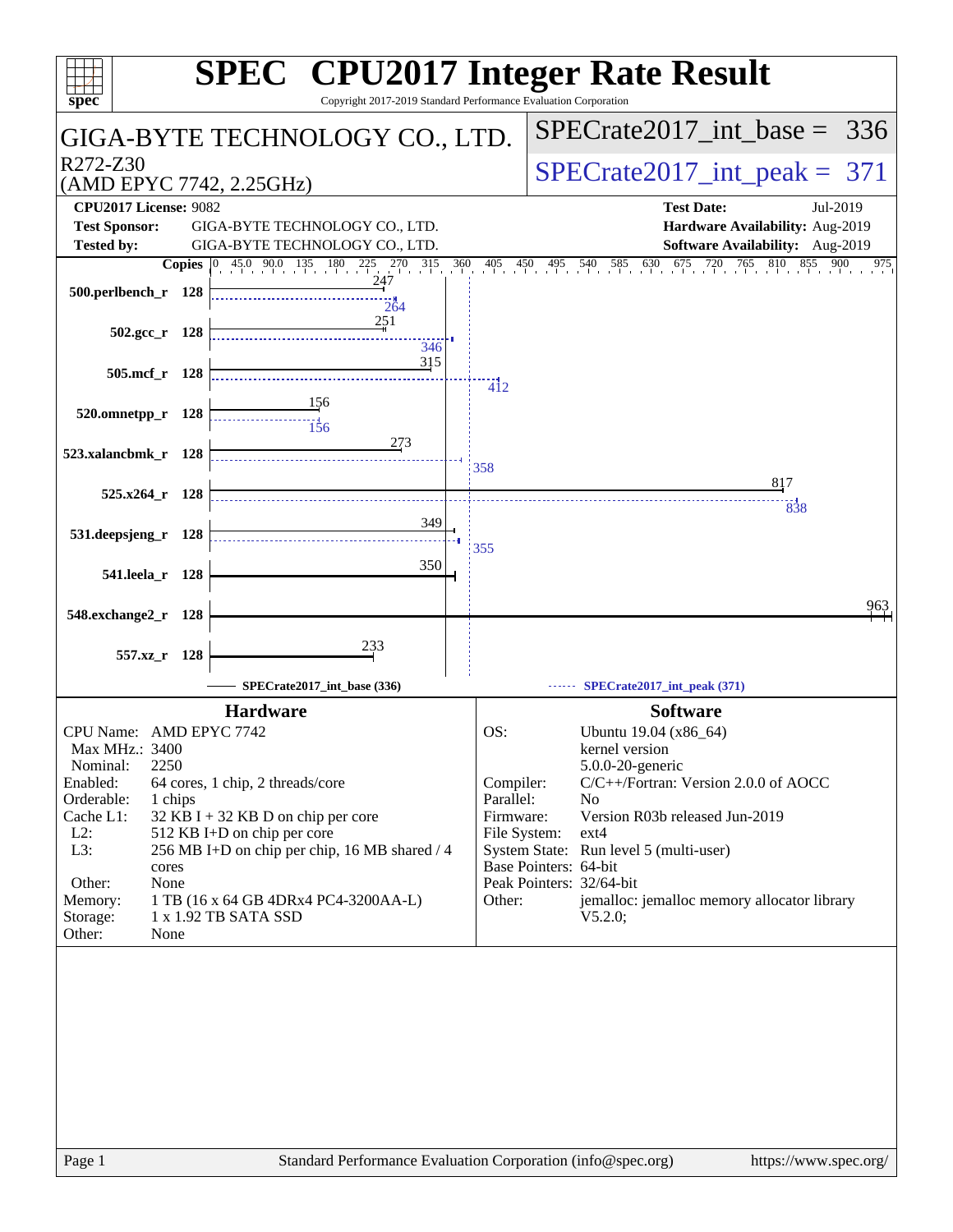

#### **[SPEC CPU2017 Integer Rate Result](http://www.spec.org/auto/cpu2017/Docs/result-fields.html#SPECCPU2017IntegerRateResult)** Copyright 2017-2019 Standard Performance Evaluation Corporation

### GIGA-BYTE TECHNOLOGY CO., LTD.

(AMD EPYC 7742, 2.25GHz)

 $R272-Z30$ <br>  $\langle \text{MDEPVC } 7742, 225 \text{GHz} \rangle$   $\langle \text{SPECrate } 2017 \text{ int } \text{peak } = 371 \rangle$ 

[SPECrate2017\\_int\\_base =](http://www.spec.org/auto/cpu2017/Docs/result-fields.html#SPECrate2017intbase) 336

**[Test Sponsor:](http://www.spec.org/auto/cpu2017/Docs/result-fields.html#TestSponsor)** GIGA-BYTE TECHNOLOGY CO., LTD. **[Hardware Availability:](http://www.spec.org/auto/cpu2017/Docs/result-fields.html#HardwareAvailability)** Aug-2019 **[Tested by:](http://www.spec.org/auto/cpu2017/Docs/result-fields.html#Testedby)** GIGA-BYTE TECHNOLOGY CO., LTD. **[Software Availability:](http://www.spec.org/auto/cpu2017/Docs/result-fields.html#SoftwareAvailability)** Aug-2019

**[CPU2017 License:](http://www.spec.org/auto/cpu2017/Docs/result-fields.html#CPU2017License)** 9082 **[Test Date:](http://www.spec.org/auto/cpu2017/Docs/result-fields.html#TestDate)** Jul-2019

### **[Results Table](http://www.spec.org/auto/cpu2017/Docs/result-fields.html#ResultsTable)**

| <b>Base</b>               |                |       |                |       |                | <b>Peak</b> |               |                |              |                |              |                |              |
|---------------------------|----------------|-------|----------------|-------|----------------|-------------|---------------|----------------|--------------|----------------|--------------|----------------|--------------|
| <b>Copies</b>             | <b>Seconds</b> | Ratio | <b>Seconds</b> | Ratio | <b>Seconds</b> | Ratio       | <b>Copies</b> | <b>Seconds</b> | <b>Ratio</b> | <b>Seconds</b> | <b>Ratio</b> | <b>Seconds</b> | <b>Ratio</b> |
| 128                       | 824            | 247   | 823            | 247   | 822            | 248         | 128           | 768            | 265          | 771            | 264          | 776            | 263          |
| 128                       | 733            | 247   | 723            | 251   | 723            | 251         | 128           | 527            | 344          | 524            | 346          | 522            | 347          |
| 128                       | 656            | 315   | 657            | 315   | 656            | 315         | 128           | 503            | 411          | 501            | 412          | 502            | 412          |
| 128                       | 1079           | 156   | 1080           | 156   | 1081           | 155         | 128           | 1079           | 156          | 1077           | 156          | 1078           | 156          |
| 128                       | 496            | 272   | 495            | 273   | 496            | 273         | 128           | 377            | 359          | 377            | 358          | 377            | 358          |
| 128                       | 274            | 817   | 274            | 818   | 274            | 817         | 128           | 268            | 837          | 268            | 838          | 267            | 839          |
| 128                       | 420            | 349   | 420            | 349   | 421            | 348         | 128           | 413            | 355          | 414            | 354          | 412            | 356          |
| 128                       | 605            | 350   | 606            | 350   | 606            | 350         | 128           | 605            | 350          | 606            | 350          | 606            | 350          |
| 128                       | 344            | 974   | 348            | 963   | 355            | 944         | 128           | 344            | 974          | 348            | 963          | 355            | 944          |
| 128                       | 594            | 233   | 594            | 233   | 594            | 233         | 128           | 594            | 233          | 594            | 233          | 594            | 233          |
| $SPECrate2017$ int base = |                |       |                |       |                |             |               |                |              |                |              |                |              |
|                           |                |       | 336            |       |                |             |               |                |              |                |              |                |              |

**[SPECrate2017\\_int\\_peak =](http://www.spec.org/auto/cpu2017/Docs/result-fields.html#SPECrate2017intpeak) 371**

Results appear in the [order in which they were run](http://www.spec.org/auto/cpu2017/Docs/result-fields.html#RunOrder). Bold underlined text [indicates a median measurement](http://www.spec.org/auto/cpu2017/Docs/result-fields.html#Median).

#### **[Submit Notes](http://www.spec.org/auto/cpu2017/Docs/result-fields.html#SubmitNotes)**

The config file option 'submit' was used. 'numactl' was used to bind copies to the cores. See the configuration file for details.

### **[Operating System Notes](http://www.spec.org/auto/cpu2017/Docs/result-fields.html#OperatingSystemNotes)**

'ulimit -s unlimited' was used to set environment stack size 'ulimit -l 2097152' was used to set environment locked pages in memory limit

runcpu command invoked through numactl i.e.: numactl --interleave=all runcpu <etc>

Set dirty\_ratio=8 to limit dirty cache to 8% of memory Set swappiness=1 to swap only if necessary Set zone\_reclaim\_mode=1 to free local node memory and avoid remote memory sync then drop\_caches=3 to reset caches before invoking runcpu

dirty\_ratio, swappiness, zone\_reclaim\_mode and drop\_caches were all set using privileged echo (e.g. echo 1 > /proc/sys/vm/swappiness).

Transparent huge pages set to 'always' for this run (OS default)

### **[General Notes](http://www.spec.org/auto/cpu2017/Docs/result-fields.html#GeneralNotes)**

Environment variables set by runcpu before the start of the run: LD\_LIBRARY\_PATH = "/root/cpu2017/amd\_rate\_aocc200\_rome\_A\_lib/64;/root/cpu2017/amd\_rate\_aocc200\_rome\_A\_lib/32:"

**(Continued on next page)**

Page 2 Standard Performance Evaluation Corporation [\(info@spec.org\)](mailto:info@spec.org) <https://www.spec.org/>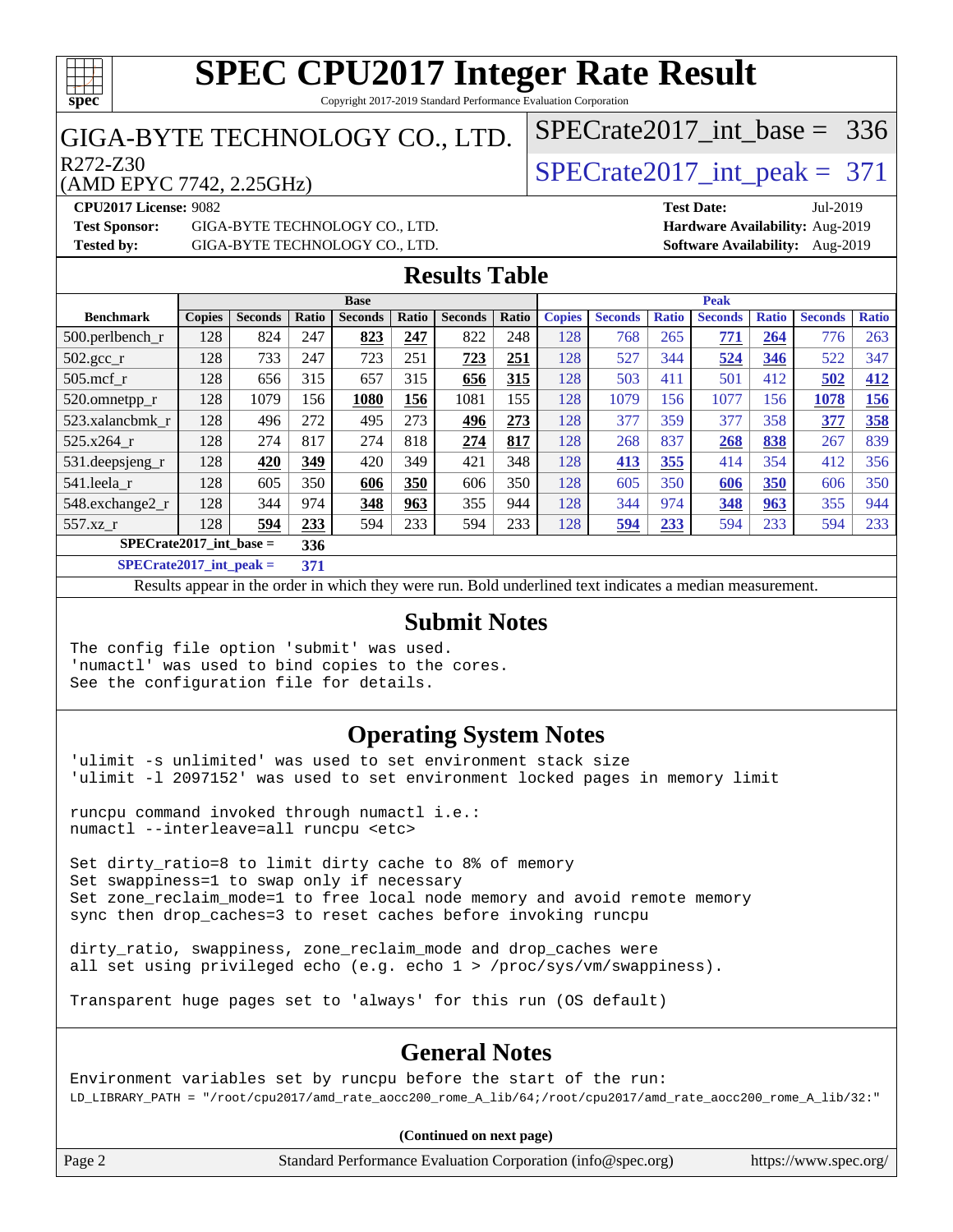

Copyright 2017-2019 Standard Performance Evaluation Corporation

### GIGA-BYTE TECHNOLOGY CO., LTD.

 $R272-Z30$ <br>  $\langle \text{MDEPVC } 7742, 225 \text{GHz} \rangle$   $\langle \text{SPECrate} 2017 \text{int\_peak} = 371 \rangle$ 

[SPECrate2017\\_int\\_base =](http://www.spec.org/auto/cpu2017/Docs/result-fields.html#SPECrate2017intbase) 336

(AMD EPYC 7742, 2.25GHz)

**[CPU2017 License:](http://www.spec.org/auto/cpu2017/Docs/result-fields.html#CPU2017License)** 9082 **[Test Date:](http://www.spec.org/auto/cpu2017/Docs/result-fields.html#TestDate)** Jul-2019 **[Test Sponsor:](http://www.spec.org/auto/cpu2017/Docs/result-fields.html#TestSponsor)** GIGA-BYTE TECHNOLOGY CO., LTD. **[Hardware Availability:](http://www.spec.org/auto/cpu2017/Docs/result-fields.html#HardwareAvailability)** Aug-2019 **[Tested by:](http://www.spec.org/auto/cpu2017/Docs/result-fields.html#Testedby)** GIGA-BYTE TECHNOLOGY CO., LTD. **[Software Availability:](http://www.spec.org/auto/cpu2017/Docs/result-fields.html#SoftwareAvailability)** Aug-2019

### **[General Notes \(Continued\)](http://www.spec.org/auto/cpu2017/Docs/result-fields.html#GeneralNotes)**

MALLOC\_CONF = "retain:true"

Binaries were compiled on a system with 2p AMD EPYC 7601 CPU + 512GB Memory using Fedora 26

NA: The test sponsor attests, as of date of publication, that CVE-2017-5754 (Meltdown) is mitigated in the system as tested and documented. Yes: The test sponsor attests, as of date of publication, that CVE-2017-5753 (Spectre variant 1) is mitigated in the system as tested and documented. Yes: The test sponsor attests, as of date of publication, that CVE-2017-5715 (Spectre variant 2) is mitigated in the system as tested and documented.

The AMD64 AOCC Compiler Suite is available at <http://developer.amd.com/amd-aocc/>

jemalloc: configured and built with GCC v9.1.0 in Ubuntu 19.04 with -O3 -znver2 -flto jemalloc 5.2.0 is available here: <https://github.com/jemalloc/jemalloc/releases/download/5.2.0/jemalloc-5.2.0.tar.bz2>

#### **[Platform Notes](http://www.spec.org/auto/cpu2017/Docs/result-fields.html#PlatformNotes)**

 BIOS settings: cTDP = 240 Determinism Slider set to Power SMT set to auto IOMMU set to enable Package Power Limit set to 240 Enforce POR Overclock set to Enable Memory Clock Speed set to 1600MHz NUMA nodes per socket set to NPS4 Sysinfo program /root/cpu2017/bin/sysinfo Rev: r5974 of 2018-05-19 9bcde8f2999c33d61f64985e45859ea9 running on test Fri Jul 19 00:53:22 2019 SUT (System Under Test) info as seen by some common utilities. For more information on this section, see <https://www.spec.org/cpu2017/Docs/config.html#sysinfo> From /proc/cpuinfo model name : AMD EPYC 7742 64-Core Processor 1 "physical id"s (chips) 128 "processors" cores, siblings (Caution: counting these is hw and system dependent. The following excerpts from /proc/cpuinfo might not be reliable. Use with caution.) cpu cores : 64 siblings : 128 **(Continued on next page)**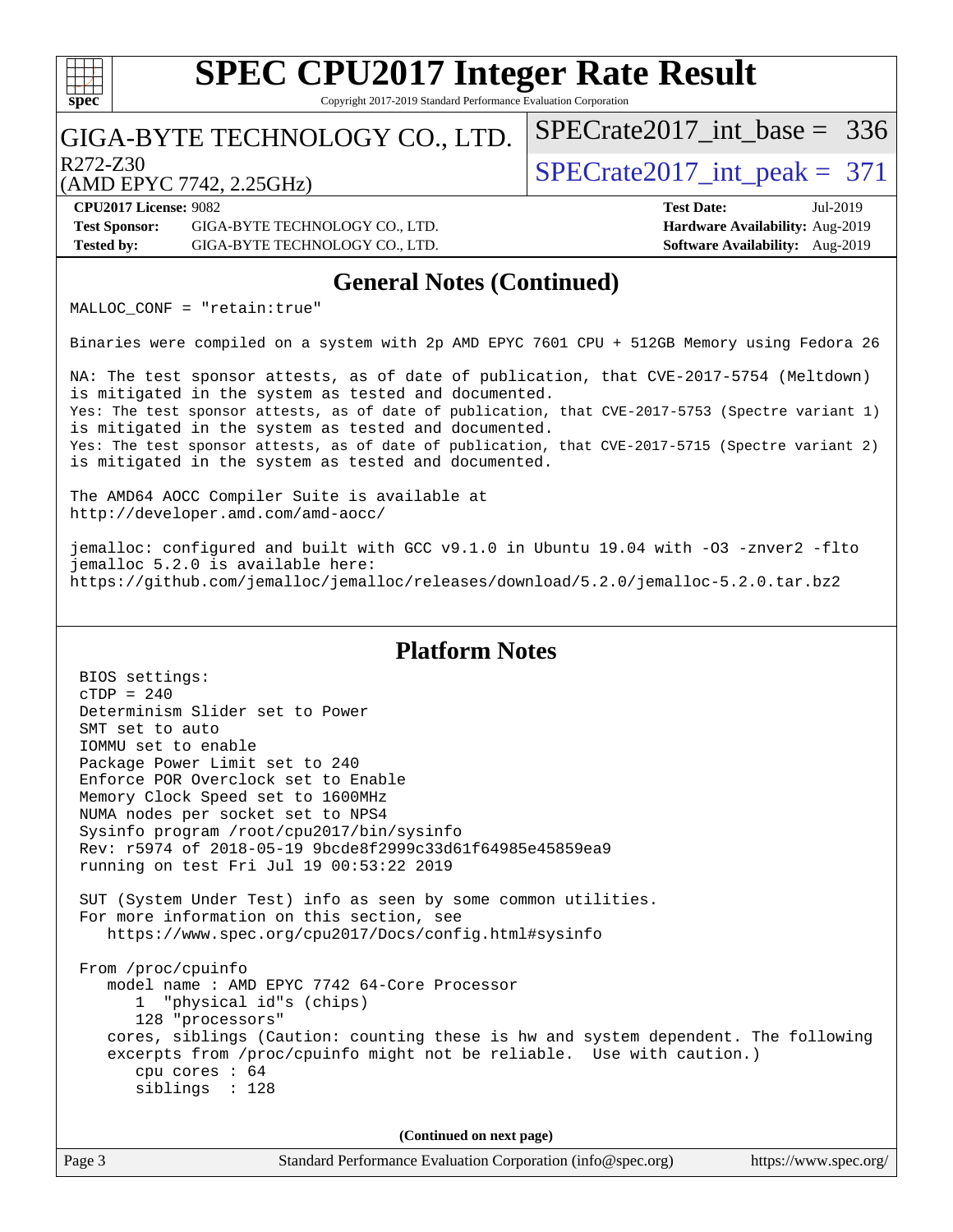| c.<br>r |  |  |  |  |  |  |  |
|---------|--|--|--|--|--|--|--|

#### **[SPEC CPU2017 Integer Rate Result](http://www.spec.org/auto/cpu2017/Docs/result-fields.html#SPECCPU2017IntegerRateResult)** Copyright 2017-2019 Standard Performance Evaluation Corporation

### GIGA-BYTE TECHNOLOGY CO., LTD.

 $R272-Z30$ <br>  $\langle \text{MDEPVC } 7742, 225 \text{GHz} \rangle$   $\langle \text{SPECrate} 2017 \text{int\_peak} = 371 \rangle$ 

[SPECrate2017\\_int\\_base =](http://www.spec.org/auto/cpu2017/Docs/result-fields.html#SPECrate2017intbase) 336

(AMD EPYC 7742, 2.25GHz)

**[CPU2017 License:](http://www.spec.org/auto/cpu2017/Docs/result-fields.html#CPU2017License)** 9082 **[Test Date:](http://www.spec.org/auto/cpu2017/Docs/result-fields.html#TestDate)** Jul-2019 **[Test Sponsor:](http://www.spec.org/auto/cpu2017/Docs/result-fields.html#TestSponsor)** GIGA-BYTE TECHNOLOGY CO., LTD. **[Hardware Availability:](http://www.spec.org/auto/cpu2017/Docs/result-fields.html#HardwareAvailability)** Aug-2019 **[Tested by:](http://www.spec.org/auto/cpu2017/Docs/result-fields.html#Testedby)** GIGA-BYTE TECHNOLOGY CO., LTD. **[Software Availability:](http://www.spec.org/auto/cpu2017/Docs/result-fields.html#SoftwareAvailability)** Aug-2019

# **[Platform Notes \(Continued\)](http://www.spec.org/auto/cpu2017/Docs/result-fields.html#PlatformNotes)**

 physical 0: cores 0 1 2 3 4 5 6 7 8 9 10 11 12 13 14 15 16 17 18 19 20 21 22 23 24 25 26 27 28 29 30 31 32 33 34 35 36 37 38 39 40 41 42 43 44 45 46 47 48 49 50 51 52 53 54 55 56 57 58 59 60 61 62 63

From lscpu:

| Architecture:                     | x86 64                                                   |
|-----------------------------------|----------------------------------------------------------|
| $CPU$ op-mode( $s$ ):             | $32$ -bit, $64$ -bit                                     |
| Byte Order:                       | Little Endian                                            |
| Address sizes:                    | 43 bits physical, 48 bits virtual                        |
| CPU(s):                           | 128                                                      |
| On-line CPU(s) list: $0-127$      |                                                          |
| Thread(s) per core:               | 2                                                        |
| $Core(s)$ per socket:             | 64                                                       |
| Socket(s):                        | $\mathbf{1}$                                             |
| NUMA $node(s)$ :                  | 4                                                        |
| Vendor ID:                        | AuthenticAMD                                             |
| CPU family:                       | 23                                                       |
| Model:                            | 49                                                       |
| Model name:                       | AMD EPYC 7742 64-Core Processor                          |
| Stepping:                         | $\Omega$                                                 |
| CPU MHz:                          | 1745.821                                                 |
| $CPU$ $max$ $MHz$ :               | 2250.0000                                                |
| CPU min MHz:                      | 1500.0000                                                |
| BogoMIPS:                         | 4499.70                                                  |
| Virtualization:                   | AMD-V                                                    |
| L1d cache:                        | 32K                                                      |
| Lli cache:                        | 32K                                                      |
| $L2$ cache:                       | 512K                                                     |
| $L3$ cache:                       | 16384K                                                   |
| NUMA node0 $CPU(s): 0-15, 64-79$  |                                                          |
| NUMA node1 CPU(s): 16-31,80-95    |                                                          |
| NUMA node2 CPU(s): 32-47,96-111   |                                                          |
| NUMA node3 CPU(s): 48-63, 112-127 |                                                          |
| Flaqs:                            | fpu vme de pse tsc msr pae mce cx8                       |
|                                   | pat pse36 clflush mmx fxsr sse sse2 ht syscall nx mmxext |
|                                   | constant tsc rep good nopl xtopology nonstop tsc cpuid   |

apic sep mtrr pge mca cmov fxsr\_opt pdpe1gb rdtscp lm extd\_apicid aperfmperf pni pclmulqdq monitor ssse3 fma cx16 sse4\_1 sse4\_2 movbe popcnt aes xsave avx f16c rdrand lahf\_lm cmp\_legacy svm extapic cr8\_legacy abm sse4a misalignsse 3dnowprefetch osvw ibs skinit wdt tce topoext perfctr\_core perfctr\_nb bpext perfctr\_llc mwaitx cpb cat\_l3 cdp\_l3 hw\_pstate sme ssbd mba sev ibrs ibpb stibp vmmcall fsgsbase bmi1 avx2 smep bmi2 cqm rdt\_a rdseed adx smap clflushopt clwb sha\_ni xsaveopt xsavec xgetbv1 xsaves cqm\_llc cqm\_occup\_llc cqm\_mbm\_total cqm\_mbm\_local clzero irperf xsaveerptr wbnoinvd arat npt lbrv svm\_lock nrip\_save tsc\_scale vmcb\_clean flushbyasid decodeassists pausefilter pfthreshold avic v\_vmsave\_vmload vgif umip rdpid overflow\_recov succor smca

/proc/cpuinfo cache data

**(Continued on next page)**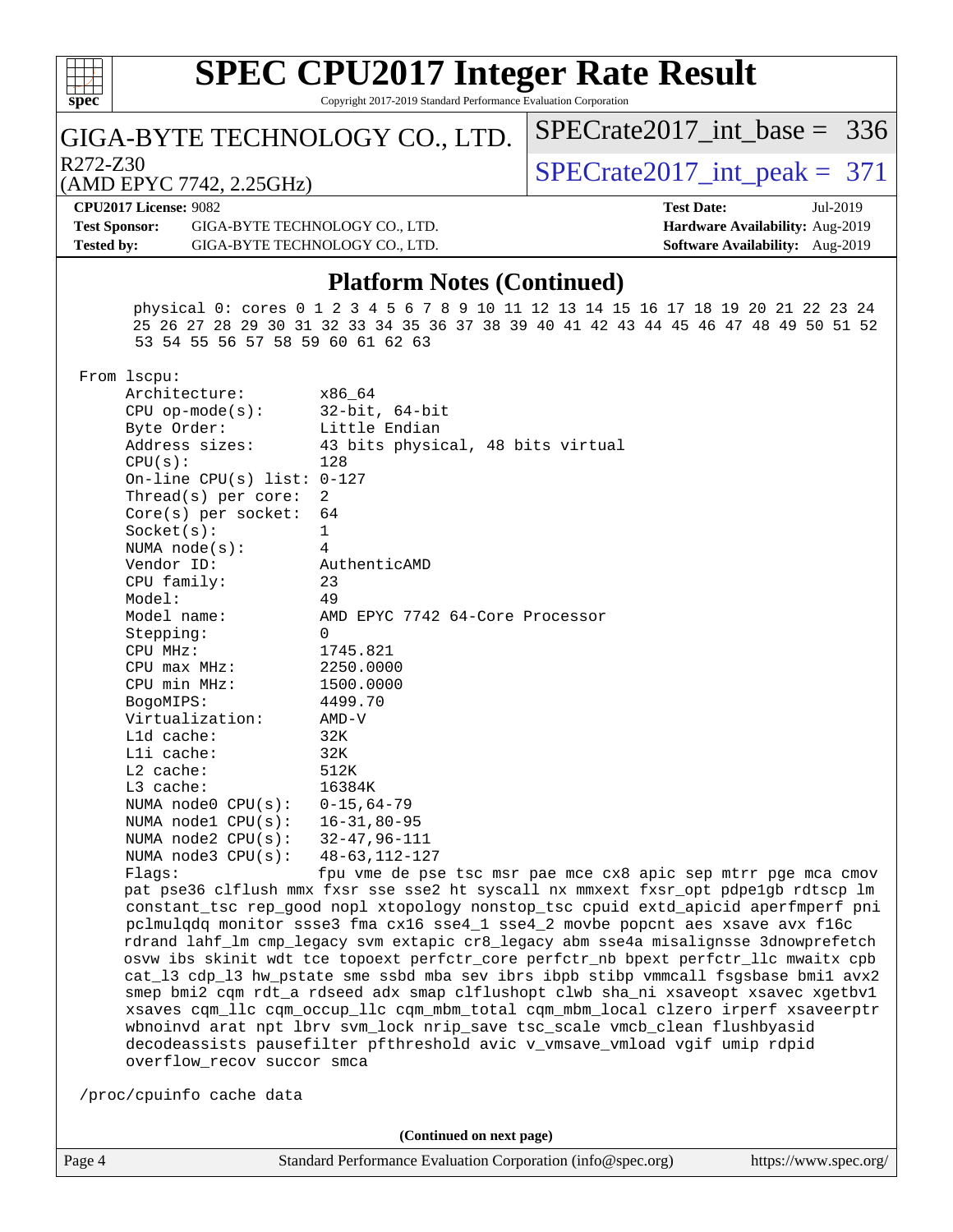

Copyright 2017-2019 Standard Performance Evaluation Corporation

### GIGA-BYTE TECHNOLOGY CO., LTD.

 $R272-Z30$ <br>  $\langle \text{MDEPVC } 7742, 225 \text{GHz} \rangle$   $\langle \text{SPECrate} 2017 \text{int\_peak} = 371 \rangle$ 

[SPECrate2017\\_int\\_base =](http://www.spec.org/auto/cpu2017/Docs/result-fields.html#SPECrate2017intbase) 336

(AMD EPYC 7742, 2.25GHz)

**[Test Sponsor:](http://www.spec.org/auto/cpu2017/Docs/result-fields.html#TestSponsor)** GIGA-BYTE TECHNOLOGY CO., LTD. **[Hardware Availability:](http://www.spec.org/auto/cpu2017/Docs/result-fields.html#HardwareAvailability)** Aug-2019 **[Tested by:](http://www.spec.org/auto/cpu2017/Docs/result-fields.html#Testedby)** GIGA-BYTE TECHNOLOGY CO., LTD. **[Software Availability:](http://www.spec.org/auto/cpu2017/Docs/result-fields.html#SoftwareAvailability)** Aug-2019

**[CPU2017 License:](http://www.spec.org/auto/cpu2017/Docs/result-fields.html#CPU2017License)** 9082 **[Test Date:](http://www.spec.org/auto/cpu2017/Docs/result-fields.html#TestDate)** Jul-2019

#### **[Platform Notes \(Continued\)](http://www.spec.org/auto/cpu2017/Docs/result-fields.html#PlatformNotes)**

cache size : 512 KB

 From numactl --hardware WARNING: a numactl 'node' might or might not correspond to a physical chip. available: 4 nodes (0-3) node 0 cpus: 0 1 2 3 4 5 6 7 8 9 10 11 12 13 14 15 64 65 66 67 68 69 70 71 72 73 74 75 76 77 78 79 node 0 size: 257924 MB node 0 free: 257209 MB node 1 cpus: 16 17 18 19 20 21 22 23 24 25 26 27 28 29 30 31 80 81 82 83 84 85 86 87 88 89 90 91 92 93 94 95 node 1 size: 258010 MB node 1 free: 257386 MB node 2 cpus: 32 33 34 35 36 37 38 39 40 41 42 43 44 45 46 47 96 97 98 99 100 101 102 103 104 105 106 107 108 109 110 111 node 2 size: 258033 MB node 2 free: 257268 MB node 3 cpus: 48 49 50 51 52 53 54 55 56 57 58 59 60 61 62 63 112 113 114 115 116 117 118 119 120 121 122 123 124 125 126 127 node 3 size: 258021 MB node 3 free: 257368 MB node distances: node 0 1 2 3 0: 10 12 12 12 1: 12 10 12 12 2: 12 12 10 12 3: 12 12 12 10 From /proc/meminfo MemTotal: 1056757220 kB HugePages\_Total: 0 Hugepagesize: 2048 kB /usr/bin/lsb\_release -d Ubuntu 19.04 From /etc/\*release\* /etc/\*version\* debian\_version: buster/sid os-release: NAME="Ubuntu" VERSION="19.04 (Disco Dingo)" ID=ubuntu ID\_LIKE=debian PRETTY\_NAME="Ubuntu 19.04" VERSION\_ID="19.04" HOME\_URL="<https://www.ubuntu.com/"> SUPPORT\_URL="<https://help.ubuntu.com/"> **(Continued on next page)**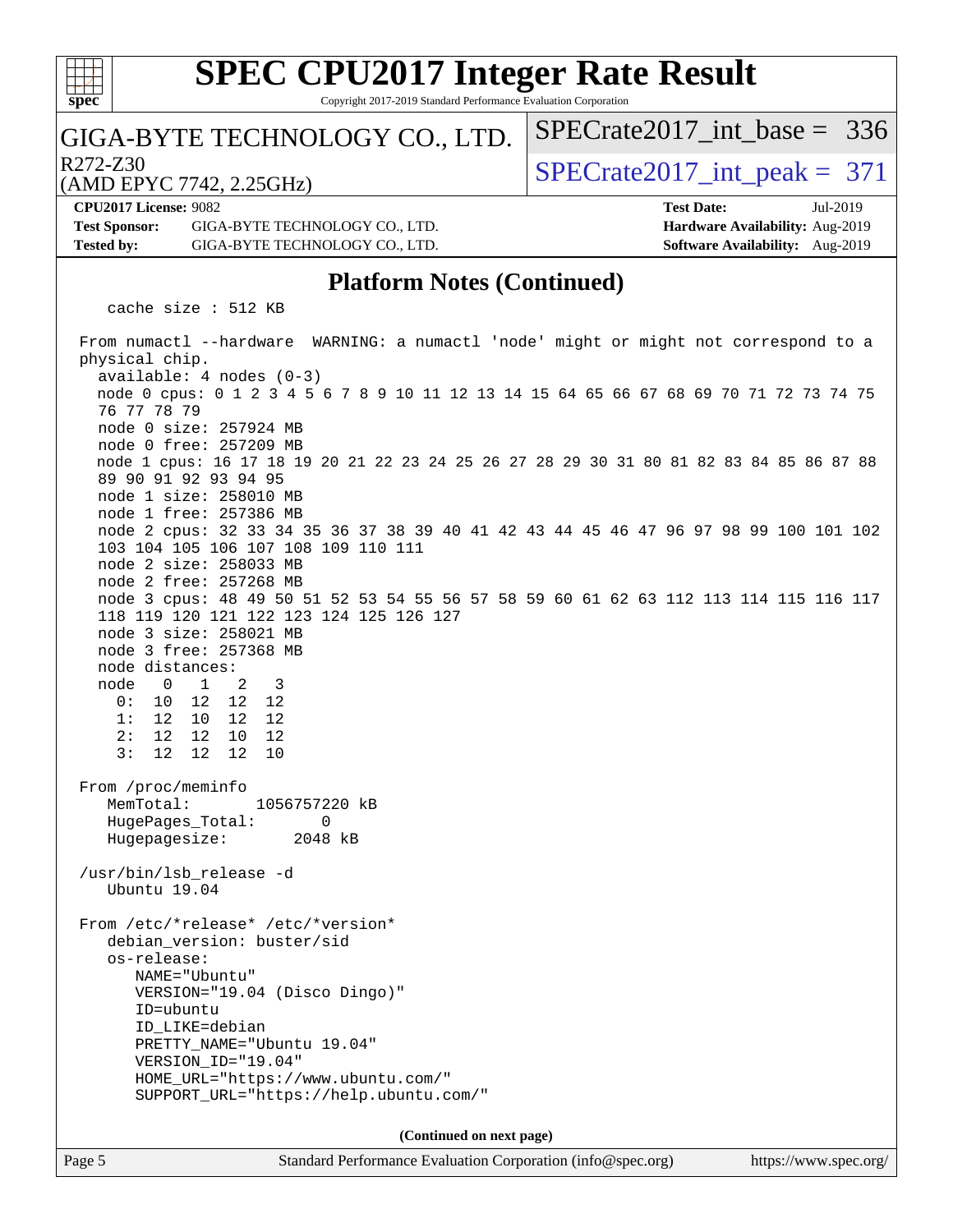

Copyright 2017-2019 Standard Performance Evaluation Corporation

### GIGA-BYTE TECHNOLOGY CO., LTD.

 $R272-Z30$ <br>  $\langle \text{MDEPVC } 7742, 225 \text{GHz} \rangle$   $\langle \text{SPECrate } 2017 \text{ int } \text{peak } = 371 \rangle$ 

[SPECrate2017\\_int\\_base =](http://www.spec.org/auto/cpu2017/Docs/result-fields.html#SPECrate2017intbase) 336

(AMD EPYC 7742, 2.25GHz) **[CPU2017 License:](http://www.spec.org/auto/cpu2017/Docs/result-fields.html#CPU2017License)** 9082 **[Test Date:](http://www.spec.org/auto/cpu2017/Docs/result-fields.html#TestDate)** Jul-2019

**[Test Sponsor:](http://www.spec.org/auto/cpu2017/Docs/result-fields.html#TestSponsor)** GIGA-BYTE TECHNOLOGY CO., LTD. **[Hardware Availability:](http://www.spec.org/auto/cpu2017/Docs/result-fields.html#HardwareAvailability)** Aug-2019 **[Tested by:](http://www.spec.org/auto/cpu2017/Docs/result-fields.html#Testedby)** GIGA-BYTE TECHNOLOGY CO., LTD. **[Software Availability:](http://www.spec.org/auto/cpu2017/Docs/result-fields.html#SoftwareAvailability)** Aug-2019

### **[Platform Notes \(Continued\)](http://www.spec.org/auto/cpu2017/Docs/result-fields.html#PlatformNotes)**

uname -a:

 Linux test 5.0.0-20-generic #21-Ubuntu SMP Mon Jun 24 09:32:09 UTC 2019 x86\_64 x86\_64 x86\_64 GNU/Linux

Kernel self-reported vulnerability status:

 CVE-2017-5754 (Meltdown): Not affected CVE-2017-5753 (Spectre variant 1): Mitigation: \_\_user pointer sanitization CVE-2017-5715 (Spectre variant 2): Mitigation: Full AMD retpoline, IBPB: conditional, IBRS\_FW, STIBP: always-on, RSB filling

run-level 5 Jul 19 00:40

 SPEC is set to: /root/cpu2017 Filesystem Type Size Used Avail Use% Mounted on /dev/sda2 ext4 1.8T 20G 1.7T 2% /

 Additional information from dmidecode follows. WARNING: Use caution when you interpret this section. The 'dmidecode' program reads system data which is "intended to allow hardware to be accurately determined", but the intent may not be met, as there are frequent changes to hardware, firmware, and the "DMTF SMBIOS" standard. BIOS GIGABYTE R03b 06/25/2019 Memory: 16x Samsung M386A8K40DM2-CWE 64 kB 4 rank 3200

(End of data from sysinfo program)

#### **[Compiler Version Notes](http://www.spec.org/auto/cpu2017/Docs/result-fields.html#CompilerVersionNotes)**

Page 6 Standard Performance Evaluation Corporation [\(info@spec.org\)](mailto:info@spec.org) <https://www.spec.org/> ============================================================================== CC 502.gcc\_r(peak) ------------------------------------------------------------------------------ AOCC.LLVM.2.0.0.B179.2019\_06\_12 clang version 8.0.0 (CLANG: Jenkins AOCC\_2\_0\_0-Build#179) (based on LLVM AOCC.LLVM.2.0.0.B179.2019\_06\_12) Target: i386-unknown-linux-gnu Thread model: posix InstalledDir: /opt/AMD/aocc-compiler-2.0.0/bin ------------------------------------------------------------------------------ ============================================================================== CXXC 523.xalancbmk\_r(peak) ------------------------------------------------------------------------------ AOCC.LLVM.2.0.0.B179.2019\_06\_12 clang version 8.0.0 (CLANG: Jenkins AOCC\_2\_0\_0-Build#179) (based on LLVM AOCC.LLVM.2.0.0.B179.2019\_06\_12) Target: i386-unknown-linux-gnu **(Continued on next page)**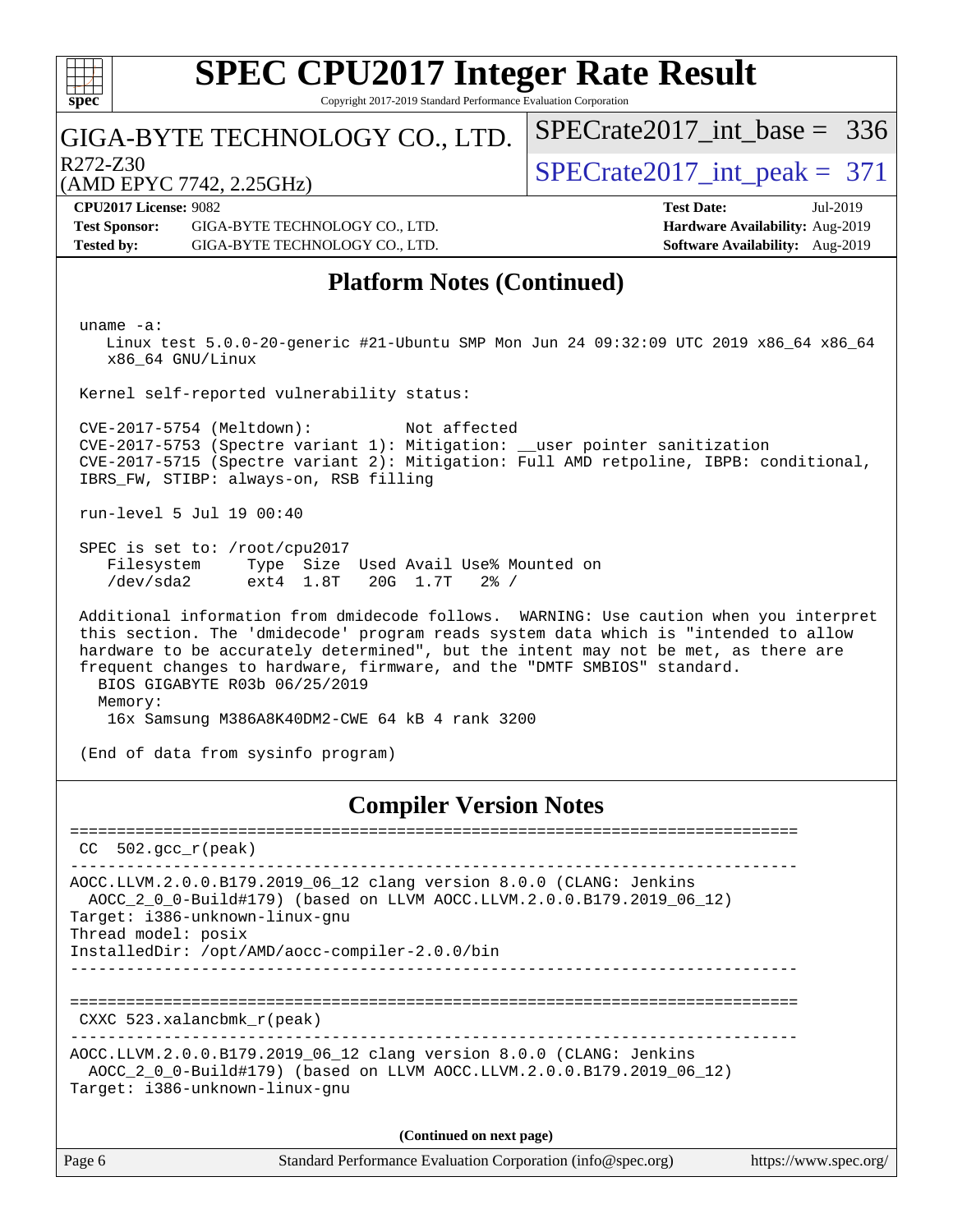| $spec^*$          |                                               | <b>SPEC CPU2017 Integer Rate Result</b>                                                                                                                                                                                                                   |  |  | Copyright 2017-2019 Standard Performance Evaluation Corporation |                                 |                   |                                                                           |                               |
|-------------------|-----------------------------------------------|-----------------------------------------------------------------------------------------------------------------------------------------------------------------------------------------------------------------------------------------------------------|--|--|-----------------------------------------------------------------|---------------------------------|-------------------|---------------------------------------------------------------------------|-------------------------------|
|                   |                                               | GIGA-BYTE TECHNOLOGY CO., LTD.                                                                                                                                                                                                                            |  |  |                                                                 |                                 |                   |                                                                           | $SPECrate2017$ int base = 336 |
| R272-Z30          |                                               | (AMD EPYC 7742, 2.25GHz)                                                                                                                                                                                                                                  |  |  |                                                                 | $SPECrate2017\_int\_peak = 371$ |                   |                                                                           |                               |
| <b>Tested by:</b> | CPU2017 License: 9082<br><b>Test Sponsor:</b> | GIGA-BYTE TECHNOLOGY CO., LTD.<br>GIGA-BYTE TECHNOLOGY CO., LTD.                                                                                                                                                                                          |  |  |                                                                 |                                 | <b>Test Date:</b> | Hardware Availability: Aug-2019<br><b>Software Availability:</b> Aug-2019 | Jul-2019                      |
|                   |                                               |                                                                                                                                                                                                                                                           |  |  | <b>Compiler Version Notes (Continued)</b>                       |                                 |                   |                                                                           |                               |
|                   |                                               | Thread model: posix<br>InstalledDir: /opt/AMD/aocc-compiler-2.0.0/bin                                                                                                                                                                                     |  |  |                                                                 |                                 |                   |                                                                           |                               |
| CC                |                                               | 500.perlbench_r(base) 502.gcc_r(base) 505.mcf_r(base, peak)<br>525.x264_r(base) 557.xz_r(base, peak)                                                                                                                                                      |  |  |                                                                 | ========================        |                   |                                                                           |                               |
|                   |                                               | AOCC.LLVM.2.0.0.B179.2019_06_12 clang version 8.0.0 (CLANG: Jenkins<br>AOCC_2_0_0-Build#179) (based on LLVM AOCC.LLVM.2.0.0.B179.2019_06_12)<br>Target: x86_64-unknown-linux-gnu<br>Thread model: posix<br>InstalledDir: /opt/AMD/aocc-compiler-2.0.0/bin |  |  |                                                                 |                                 |                   |                                                                           |                               |
|                   |                                               | CXXC 520.omnetpp_r(base, peak) 523.xalancbmk_r(base) 531.deepsjeng_r(base,<br>peak) 541.leela_r(base, peak)<br>AOCC.LLVM.2.0.0.B179.2019_06_12 clang version 8.0.0 (CLANG: Jenkins                                                                        |  |  |                                                                 |                                 |                   |                                                                           |                               |
|                   |                                               | AOCC_2_0_0-Build#179) (based on LLVM AOCC.LLVM.2.0.0.B179.2019_06_12)<br>Target: x86_64-unknown-linux-gnu<br>Thread model: posix<br>InstalledDir: /opt/AMD/aocc-compiler-2.0.0/bin                                                                        |  |  |                                                                 |                                 |                   |                                                                           |                               |
|                   |                                               | $FC$ 548. exchange $2_r$ (base, peak)                                                                                                                                                                                                                     |  |  |                                                                 |                                 |                   |                                                                           |                               |
|                   |                                               | AOCC.LLVM.2.0.0.B179.2019_06_12 clang version 8.0.0 (CLANG: Jenkins<br>AOCC_2_0_0-Build#179) (based on LLVM AOCC.LLVM.2.0.0.B179.2019_06_12)<br>Target: x86_64-unknown-linux-gnu<br>Thread model: posix                                                   |  |  |                                                                 |                                 |                   |                                                                           |                               |
|                   |                                               | InstalledDir: /opt/AMD/aocc-compiler-2.0.0/bin                                                                                                                                                                                                            |  |  |                                                                 |                                 |                   |                                                                           |                               |
| CC.               |                                               | 500.perlbench_r(peak) 525.x264_r(peak)                                                                                                                                                                                                                    |  |  |                                                                 |                                 |                   |                                                                           |                               |
|                   |                                               | AOCC.LLVM.2.0.0.B179.2019_06_12 clang version 8.0.0 (CLANG: Jenkins<br>AOCC_2_0_0-Build#179) (based on LLVM AOCC.LLVM.2.0.0.B179.2019_06_12)<br>Target: x86_64-unknown-linux-gnu<br>Thread model: posix                                                   |  |  |                                                                 |                                 |                   |                                                                           |                               |
|                   |                                               | InstalledDir: /opt/AMD/aocc-compiler-2.0.0/bin                                                                                                                                                                                                            |  |  |                                                                 |                                 |                   |                                                                           |                               |
|                   |                                               |                                                                                                                                                                                                                                                           |  |  |                                                                 |                                 |                   |                                                                           |                               |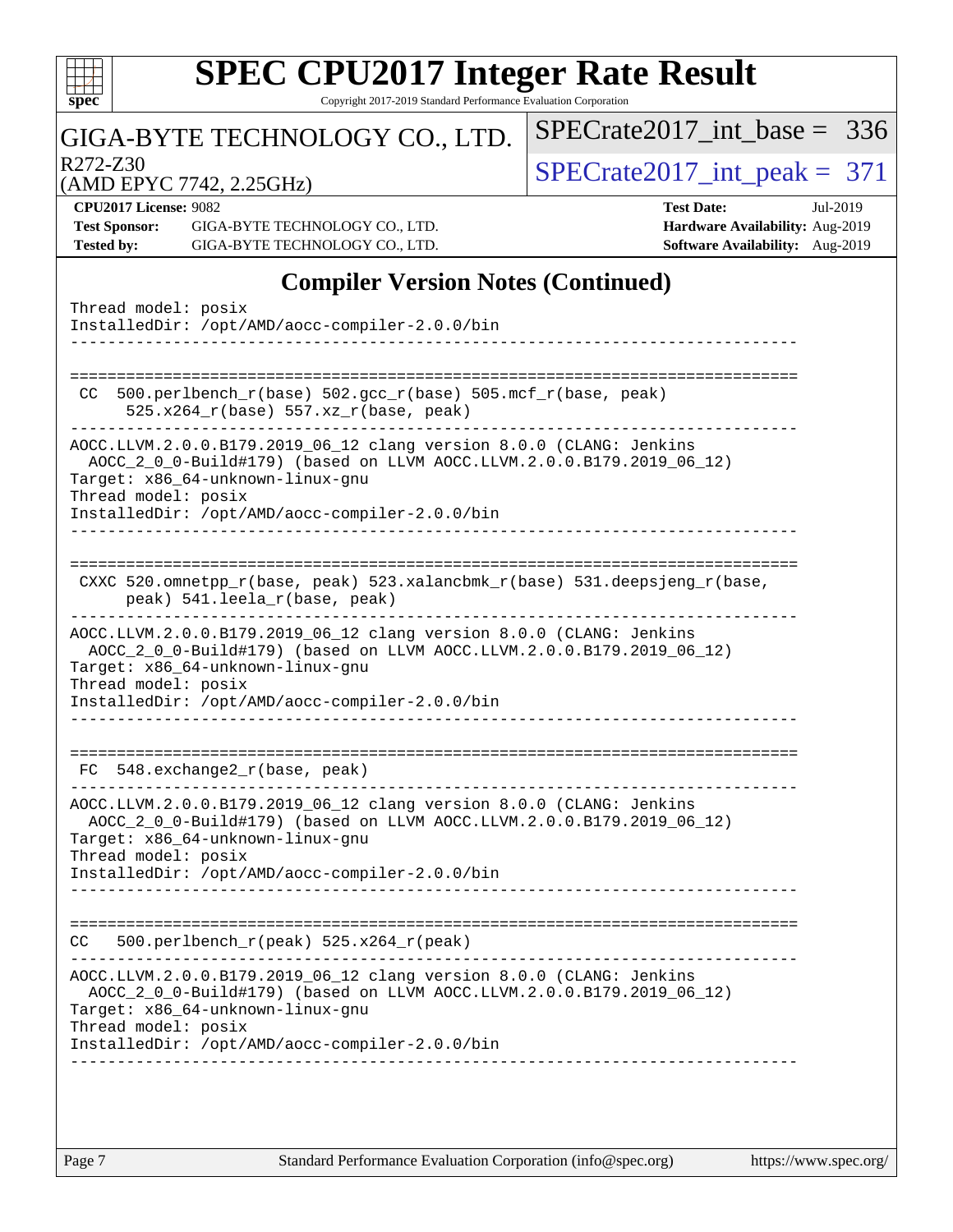#### $+\ +$ **[spec](http://www.spec.org/)**

#### **[SPEC CPU2017 Integer Rate Result](http://www.spec.org/auto/cpu2017/Docs/result-fields.html#SPECCPU2017IntegerRateResult)** Copyright 2017-2019 Standard Performance Evaluation Corporation

### GIGA-BYTE TECHNOLOGY CO., LTD.

R272-Z30<br>  $\begin{array}{|l|l|}\n\hline\n\text{R272-Z30}}\n\hline\n\text{M1} & \text{R272-Z30}}\n\hline\n\end{array}$   $\begin{array}{|l|l|}\n\hline\n\text{SPECrate2017\_int\_peak} = 371\n\hline\n\end{array}$ 

[SPECrate2017\\_int\\_base =](http://www.spec.org/auto/cpu2017/Docs/result-fields.html#SPECrate2017intbase) 336

### (AMD EPYC 7742, 2.25GHz)

**[Test Sponsor:](http://www.spec.org/auto/cpu2017/Docs/result-fields.html#TestSponsor)** GIGA-BYTE TECHNOLOGY CO., LTD. **[Hardware Availability:](http://www.spec.org/auto/cpu2017/Docs/result-fields.html#HardwareAvailability)** Aug-2019 **[Tested by:](http://www.spec.org/auto/cpu2017/Docs/result-fields.html#Testedby)** GIGA-BYTE TECHNOLOGY CO., LTD. **[Software Availability:](http://www.spec.org/auto/cpu2017/Docs/result-fields.html#SoftwareAvailability)** Aug-2019

**[CPU2017 License:](http://www.spec.org/auto/cpu2017/Docs/result-fields.html#CPU2017License)** 9082 **[Test Date:](http://www.spec.org/auto/cpu2017/Docs/result-fields.html#TestDate)** Jul-2019

### **[Base Compiler Invocation](http://www.spec.org/auto/cpu2017/Docs/result-fields.html#BaseCompilerInvocation)**

[C benchmarks](http://www.spec.org/auto/cpu2017/Docs/result-fields.html#Cbenchmarks):

[clang](http://www.spec.org/cpu2017/results/res2019q3/cpu2017-20190722-16243.flags.html#user_CCbase_clang-c)

[C++ benchmarks:](http://www.spec.org/auto/cpu2017/Docs/result-fields.html#CXXbenchmarks) [clang++](http://www.spec.org/cpu2017/results/res2019q3/cpu2017-20190722-16243.flags.html#user_CXXbase_clang-cpp)

[Fortran benchmarks](http://www.spec.org/auto/cpu2017/Docs/result-fields.html#Fortranbenchmarks):

[flang](http://www.spec.org/cpu2017/results/res2019q3/cpu2017-20190722-16243.flags.html#user_FCbase_flang)

### **[Base Portability Flags](http://www.spec.org/auto/cpu2017/Docs/result-fields.html#BasePortabilityFlags)**

 500.perlbench\_r: [-DSPEC\\_LINUX\\_X64](http://www.spec.org/cpu2017/results/res2019q3/cpu2017-20190722-16243.flags.html#b500.perlbench_r_basePORTABILITY_DSPEC_LINUX_X64) [-DSPEC\\_LP64](http://www.spec.org/cpu2017/results/res2019q3/cpu2017-20190722-16243.flags.html#b500.perlbench_r_baseEXTRA_PORTABILITY_DSPEC_LP64) 502.gcc\_r: [-DSPEC\\_LP64](http://www.spec.org/cpu2017/results/res2019q3/cpu2017-20190722-16243.flags.html#suite_baseEXTRA_PORTABILITY502_gcc_r_DSPEC_LP64) 505.mcf\_r: [-DSPEC\\_LP64](http://www.spec.org/cpu2017/results/res2019q3/cpu2017-20190722-16243.flags.html#suite_baseEXTRA_PORTABILITY505_mcf_r_DSPEC_LP64) 520.omnetpp\_r: [-DSPEC\\_LP64](http://www.spec.org/cpu2017/results/res2019q3/cpu2017-20190722-16243.flags.html#suite_baseEXTRA_PORTABILITY520_omnetpp_r_DSPEC_LP64) 523.xalancbmk\_r: [-DSPEC\\_LINUX](http://www.spec.org/cpu2017/results/res2019q3/cpu2017-20190722-16243.flags.html#b523.xalancbmk_r_basePORTABILITY_DSPEC_LINUX) [-DSPEC\\_LP64](http://www.spec.org/cpu2017/results/res2019q3/cpu2017-20190722-16243.flags.html#suite_baseEXTRA_PORTABILITY523_xalancbmk_r_DSPEC_LP64) 525.x264\_r: [-DSPEC\\_LP64](http://www.spec.org/cpu2017/results/res2019q3/cpu2017-20190722-16243.flags.html#suite_baseEXTRA_PORTABILITY525_x264_r_DSPEC_LP64) 531.deepsjeng\_r: [-DSPEC\\_LP64](http://www.spec.org/cpu2017/results/res2019q3/cpu2017-20190722-16243.flags.html#suite_baseEXTRA_PORTABILITY531_deepsjeng_r_DSPEC_LP64) 541.leela\_r: [-DSPEC\\_LP64](http://www.spec.org/cpu2017/results/res2019q3/cpu2017-20190722-16243.flags.html#suite_baseEXTRA_PORTABILITY541_leela_r_DSPEC_LP64) 548.exchange2\_r: [-DSPEC\\_LP64](http://www.spec.org/cpu2017/results/res2019q3/cpu2017-20190722-16243.flags.html#suite_baseEXTRA_PORTABILITY548_exchange2_r_DSPEC_LP64) 557.xz\_r: [-DSPEC\\_LP64](http://www.spec.org/cpu2017/results/res2019q3/cpu2017-20190722-16243.flags.html#suite_baseEXTRA_PORTABILITY557_xz_r_DSPEC_LP64)

### **[Base Optimization Flags](http://www.spec.org/auto/cpu2017/Docs/result-fields.html#BaseOptimizationFlags)**

[C benchmarks](http://www.spec.org/auto/cpu2017/Docs/result-fields.html#Cbenchmarks):

```
-flto -Wl,-mllvm -Wl,-function-specialize
-Wl,-mllvm -Wl,-region-vectorize -Wl,-mllvm -Wl,-vector-library=LIBMVEC
-Wl,-mllvm -Wl,-reduce-array-computations=3 -O3 -ffast-math
-march=znver2 -fstruct-layout=3 -mllvm -unroll-threshold=50
-fremap-arrays -mllvm -function-specialize -mllvm -enable-gvn-hoist
-mllvm -reduce-array-computations=3 -mllvm -global-vectorize-slp
-mllvm -vector-library=LIBMVEC -mllvm -inline-threshold=1000
-flv-function-specialization -z muldefs -lmvec -lamdlibm -ljemalloc
-lflang
```
[C++ benchmarks:](http://www.spec.org/auto/cpu2017/Docs/result-fields.html#CXXbenchmarks)

| -flto -Wl,-mllvm -Wl,-function-specialize                               |  |  |  |  |  |  |
|-------------------------------------------------------------------------|--|--|--|--|--|--|
| -Wl,-mllvm -Wl,-region-vectorize -Wl,-mllvm -Wl,-vector-library=LIBMVEC |  |  |  |  |  |  |
| -Wl,-mllvm -Wl,-reduce-array-computations=3                             |  |  |  |  |  |  |
| -Wl,-mllvm -Wl,-suppress-fmas -03 -ffast-math -march=znver2             |  |  |  |  |  |  |
| -mllvm -loop-unswitch-threshold=200000 -mllvm -vector-library=LIBMVEC   |  |  |  |  |  |  |
| -mllvm -unroll-threshold=100 -flv-function-specialization               |  |  |  |  |  |  |

**(Continued on next page)**

| Page 8 | Standard Performance Evaluation Corporation (info@spec.org) | https://www.spec.org/ |
|--------|-------------------------------------------------------------|-----------------------|
|--------|-------------------------------------------------------------|-----------------------|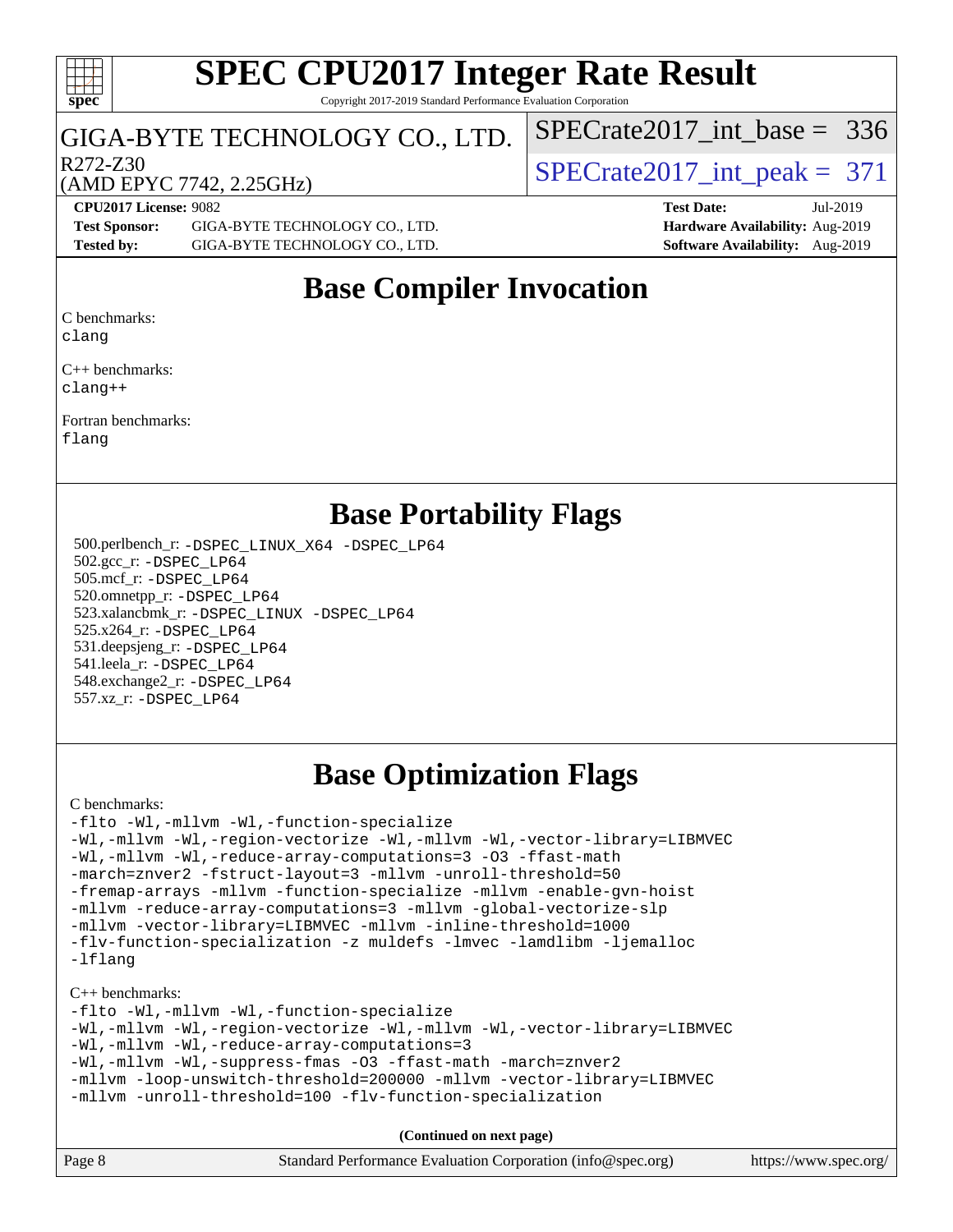

Copyright 2017-2019 Standard Performance Evaluation Corporation

### GIGA-BYTE TECHNOLOGY CO., LTD.

 $R272-Z30$ <br>  $\langle \text{MDEPVC } 7742, 225 \text{GHz} \rangle$   $\langle \text{SPECrate} 2017 \text{int\_peak} = 371 \rangle$ 

[SPECrate2017\\_int\\_base =](http://www.spec.org/auto/cpu2017/Docs/result-fields.html#SPECrate2017intbase) 336

(AMD EPYC 7742, 2.25GHz)

**[CPU2017 License:](http://www.spec.org/auto/cpu2017/Docs/result-fields.html#CPU2017License)** 9082 **[Test Date:](http://www.spec.org/auto/cpu2017/Docs/result-fields.html#TestDate)** Jul-2019 **[Test Sponsor:](http://www.spec.org/auto/cpu2017/Docs/result-fields.html#TestSponsor)** GIGA-BYTE TECHNOLOGY CO., LTD. **[Hardware Availability:](http://www.spec.org/auto/cpu2017/Docs/result-fields.html#HardwareAvailability)** Aug-2019 **[Tested by:](http://www.spec.org/auto/cpu2017/Docs/result-fields.html#Testedby)** GIGA-BYTE TECHNOLOGY CO., LTD. **[Software Availability:](http://www.spec.org/auto/cpu2017/Docs/result-fields.html#SoftwareAvailability)** Aug-2019

### **[Base Optimization Flags \(Continued\)](http://www.spec.org/auto/cpu2017/Docs/result-fields.html#BaseOptimizationFlags)**

[C++ benchmarks](http://www.spec.org/auto/cpu2017/Docs/result-fields.html#CXXbenchmarks) (continued):

[-mllvm -enable-partial-unswitch](http://www.spec.org/cpu2017/results/res2019q3/cpu2017-20190722-16243.flags.html#user_CXXbase_F-enable-partial-unswitch_6e1c33f981d77963b1eaf834973128a7f33ce3f8e27f54689656697a35e89dcc875281e0e6283d043e32f367dcb605ba0e307a92e830f7e326789fa6c61b35d3) [-z muldefs](http://www.spec.org/cpu2017/results/res2019q3/cpu2017-20190722-16243.flags.html#user_CXXbase_aocc-muldefs) [-lmvec](http://www.spec.org/cpu2017/results/res2019q3/cpu2017-20190722-16243.flags.html#user_CXXbase_F-lmvec) [-lamdlibm](http://www.spec.org/cpu2017/results/res2019q3/cpu2017-20190722-16243.flags.html#user_CXXbase_F-lamdlibm) [-ljemalloc](http://www.spec.org/cpu2017/results/res2019q3/cpu2017-20190722-16243.flags.html#user_CXXbase_jemalloc-lib) [-lflang](http://www.spec.org/cpu2017/results/res2019q3/cpu2017-20190722-16243.flags.html#user_CXXbase_F-lflang)

[Fortran benchmarks](http://www.spec.org/auto/cpu2017/Docs/result-fields.html#Fortranbenchmarks):

```
-flto -Wl,-mllvm -Wl,-function-specialize
-Wl,-mllvm -Wl,-region-vectorize-Wl,-mllvm -Wl,-vector-library=LIBMVEC
-Wl,-mllvm -Wl,-reduce-array-computations=3 -ffast-math
-Wl,-mllvm -Wl,-inline-recursion=4 -Wl,-mllvm -Wl,-lsr-in-nested-loop
-Wl,-mllvm -Wl,-enable-iv-split -O3 -march=znver2 -funroll-loops
-Mrecursive -mllvm -vector-library=LIBMVEC -z muldefs
-mllvm -disable-indvar-simplify -mllvm -unroll-aggressive
-mllvm -unroll-threshold=150 -lmvec -lamdlibm -ljemalloc -lflang
```
### **[Peak Compiler Invocation](http://www.spec.org/auto/cpu2017/Docs/result-fields.html#PeakCompilerInvocation)**

[C benchmarks](http://www.spec.org/auto/cpu2017/Docs/result-fields.html#Cbenchmarks): [clang](http://www.spec.org/cpu2017/results/res2019q3/cpu2017-20190722-16243.flags.html#user_CCpeak_clang-c)

[C++ benchmarks:](http://www.spec.org/auto/cpu2017/Docs/result-fields.html#CXXbenchmarks) [clang++](http://www.spec.org/cpu2017/results/res2019q3/cpu2017-20190722-16243.flags.html#user_CXXpeak_clang-cpp)

[Fortran benchmarks](http://www.spec.org/auto/cpu2017/Docs/result-fields.html#Fortranbenchmarks): [flang](http://www.spec.org/cpu2017/results/res2019q3/cpu2017-20190722-16243.flags.html#user_FCpeak_flang)

### **[Peak Portability Flags](http://www.spec.org/auto/cpu2017/Docs/result-fields.html#PeakPortabilityFlags)**

 500.perlbench\_r: [-DSPEC\\_LINUX\\_X64](http://www.spec.org/cpu2017/results/res2019q3/cpu2017-20190722-16243.flags.html#b500.perlbench_r_peakPORTABILITY_DSPEC_LINUX_X64) [-DSPEC\\_LP64](http://www.spec.org/cpu2017/results/res2019q3/cpu2017-20190722-16243.flags.html#b500.perlbench_r_peakEXTRA_PORTABILITY_DSPEC_LP64) 502.gcc\_r: [-D\\_FILE\\_OFFSET\\_BITS=64](http://www.spec.org/cpu2017/results/res2019q3/cpu2017-20190722-16243.flags.html#user_peakEXTRA_PORTABILITY502_gcc_r_F-D_FILE_OFFSET_BITS_5ae949a99b284ddf4e95728d47cb0843d81b2eb0e18bdfe74bbf0f61d0b064f4bda2f10ea5eb90e1dcab0e84dbc592acfc5018bc955c18609f94ddb8d550002c) 505.mcf\_r: [-DSPEC\\_LP64](http://www.spec.org/cpu2017/results/res2019q3/cpu2017-20190722-16243.flags.html#suite_peakEXTRA_PORTABILITY505_mcf_r_DSPEC_LP64) 520.omnetpp\_r: [-DSPEC\\_LP64](http://www.spec.org/cpu2017/results/res2019q3/cpu2017-20190722-16243.flags.html#suite_peakEXTRA_PORTABILITY520_omnetpp_r_DSPEC_LP64) 523.xalancbmk\_r: [-DSPEC\\_LINUX](http://www.spec.org/cpu2017/results/res2019q3/cpu2017-20190722-16243.flags.html#b523.xalancbmk_r_peakPORTABILITY_DSPEC_LINUX) [-D\\_FILE\\_OFFSET\\_BITS=64](http://www.spec.org/cpu2017/results/res2019q3/cpu2017-20190722-16243.flags.html#user_peakEXTRA_PORTABILITY523_xalancbmk_r_F-D_FILE_OFFSET_BITS_5ae949a99b284ddf4e95728d47cb0843d81b2eb0e18bdfe74bbf0f61d0b064f4bda2f10ea5eb90e1dcab0e84dbc592acfc5018bc955c18609f94ddb8d550002c) 525.x264\_r: [-DSPEC\\_LP64](http://www.spec.org/cpu2017/results/res2019q3/cpu2017-20190722-16243.flags.html#suite_peakEXTRA_PORTABILITY525_x264_r_DSPEC_LP64) 531.deepsjeng\_r: [-DSPEC\\_LP64](http://www.spec.org/cpu2017/results/res2019q3/cpu2017-20190722-16243.flags.html#suite_peakEXTRA_PORTABILITY531_deepsjeng_r_DSPEC_LP64) 541.leela\_r: [-DSPEC\\_LP64](http://www.spec.org/cpu2017/results/res2019q3/cpu2017-20190722-16243.flags.html#suite_peakEXTRA_PORTABILITY541_leela_r_DSPEC_LP64) 548.exchange2\_r: [-DSPEC\\_LP64](http://www.spec.org/cpu2017/results/res2019q3/cpu2017-20190722-16243.flags.html#suite_peakEXTRA_PORTABILITY548_exchange2_r_DSPEC_LP64) 557.xz\_r: [-DSPEC\\_LP64](http://www.spec.org/cpu2017/results/res2019q3/cpu2017-20190722-16243.flags.html#suite_peakEXTRA_PORTABILITY557_xz_r_DSPEC_LP64)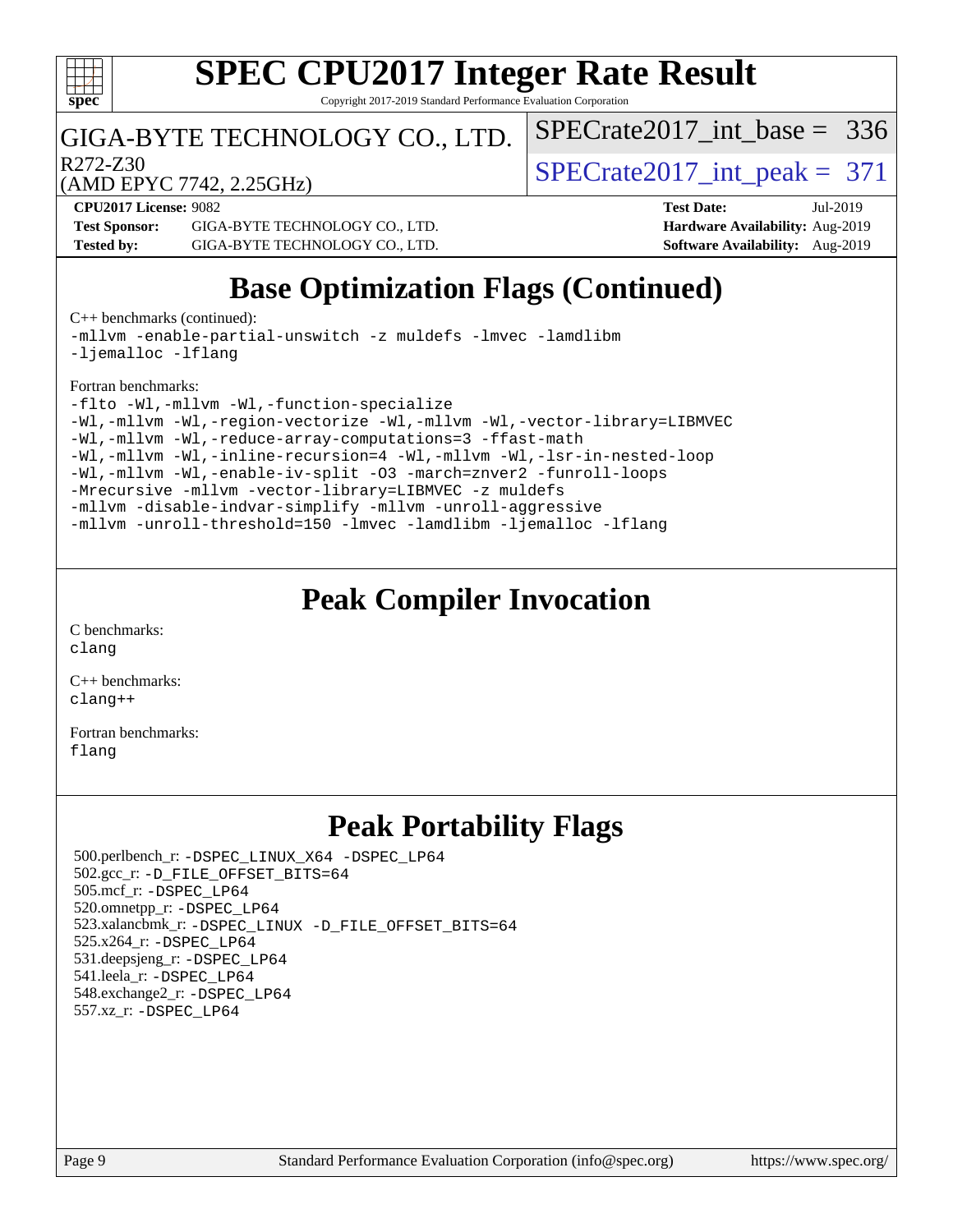

Copyright 2017-2019 Standard Performance Evaluation Corporation

### GIGA-BYTE TECHNOLOGY CO., LTD.

 $R272-Z30$ <br>  $\langle \text{MDEPVC } 7742, 225 \text{GHz} \rangle$   $\langle \text{SPECrate} 2017 \text{int\_peak} = 371 \rangle$ 

[SPECrate2017\\_int\\_base =](http://www.spec.org/auto/cpu2017/Docs/result-fields.html#SPECrate2017intbase) 336

(AMD EPYC 7742, 2.25GHz)

**[CPU2017 License:](http://www.spec.org/auto/cpu2017/Docs/result-fields.html#CPU2017License)** 9082 **[Test Date:](http://www.spec.org/auto/cpu2017/Docs/result-fields.html#TestDate)** Jul-2019

**[Test Sponsor:](http://www.spec.org/auto/cpu2017/Docs/result-fields.html#TestSponsor)** GIGA-BYTE TECHNOLOGY CO., LTD. **[Hardware Availability:](http://www.spec.org/auto/cpu2017/Docs/result-fields.html#HardwareAvailability)** Aug-2019 **[Tested by:](http://www.spec.org/auto/cpu2017/Docs/result-fields.html#Testedby)** GIGA-BYTE TECHNOLOGY CO., LTD. **[Software Availability:](http://www.spec.org/auto/cpu2017/Docs/result-fields.html#SoftwareAvailability)** Aug-2019

### **[Peak Optimization Flags](http://www.spec.org/auto/cpu2017/Docs/result-fields.html#PeakOptimizationFlags)**

[C benchmarks](http://www.spec.org/auto/cpu2017/Docs/result-fields.html#Cbenchmarks):

```
 500.perlbench_r: -flto -Wl,-mllvm -Wl,-function-specialize
-Wl,-mllvm -Wl,-region-vectorize
-Wl,-mllvm -Wl,-vector-library=LIBMVEC
-Wl,-mllvm -Wl,-reduce-array-computations=3
-fprofile-instr-generate(pass 1)
-fprofile-instr-use(pass 2) -Ofast -march=znver2
-mno-sse4a -fstruct-layout=5
-mllvm -vectorize-memory-aggressively
-mllvm -function-specialize -mllvm -enable-gvn-hoist
-mllvm -unroll-threshold=50 -fremap-arrays
-mllvm -vector-library=LIBMVEC
-mllvm -reduce-array-computations=3
-mllvm -global-vectorize-slp -mllvm -inline-threshold=1000
-flv-function-specialization -lmvec -lamdlibm -ljemalloc
-lflang
 502.gcc_r: -m32 -flto -Wl,-mllvm -Wl,-function-specialize
-Wl,-mllvm -Wl,-region-vectorize
-Wl,-mllvm -Wl,-vector-library=LIBMVEC
-Wl,-mllvm -Wl,-reduce-array-computations=3 -Ofast
-march=znver2 -mno-sse4a -fstruct-layout=5
-mllvm -vectorize-memory-aggressively
-mllvm -function-specialize -mllvm -enable-gvn-hoist
-mllvm -unroll-threshold=50 -fremap-arrays
-mllvm -vector-library=LIBMVEC
-mllvm -reduce-array-computations=3
-mllvm -global-vectorize-slp -mllvm -inline-threshold=1000
-flv-function-specialization -fgnu89-inline -ljemalloc
 505.mcf_r: -flto -Wl,-mllvm -Wl,-function-specialize
-Wl,-mllvm -Wl,-region-vectorize
-Wl,-mllvm -Wl,-vector-library=LIBMVEC
-Wl,-mllvm -Wl,-reduce-array-computations=3 -Ofast
-march=znver2 -mno-sse4a -fstruct-layout=5
-mllvm -vectorize-memory-aggressively
-mllvm -function-specialize -mllvm -enable-gvn-hoist
-mllvm -unroll-threshold=50 -fremap-arrays
-mllvm -vector-library=LIBMVEC
-mllvm -reduce-array-computations=3
-mllvm -global-vectorize-slp -mllvm -inline-threshold=1000
-flv-function-specialization -lmvec -lamdlibm -ljemalloc
-lflang
```
**(Continued on next page)**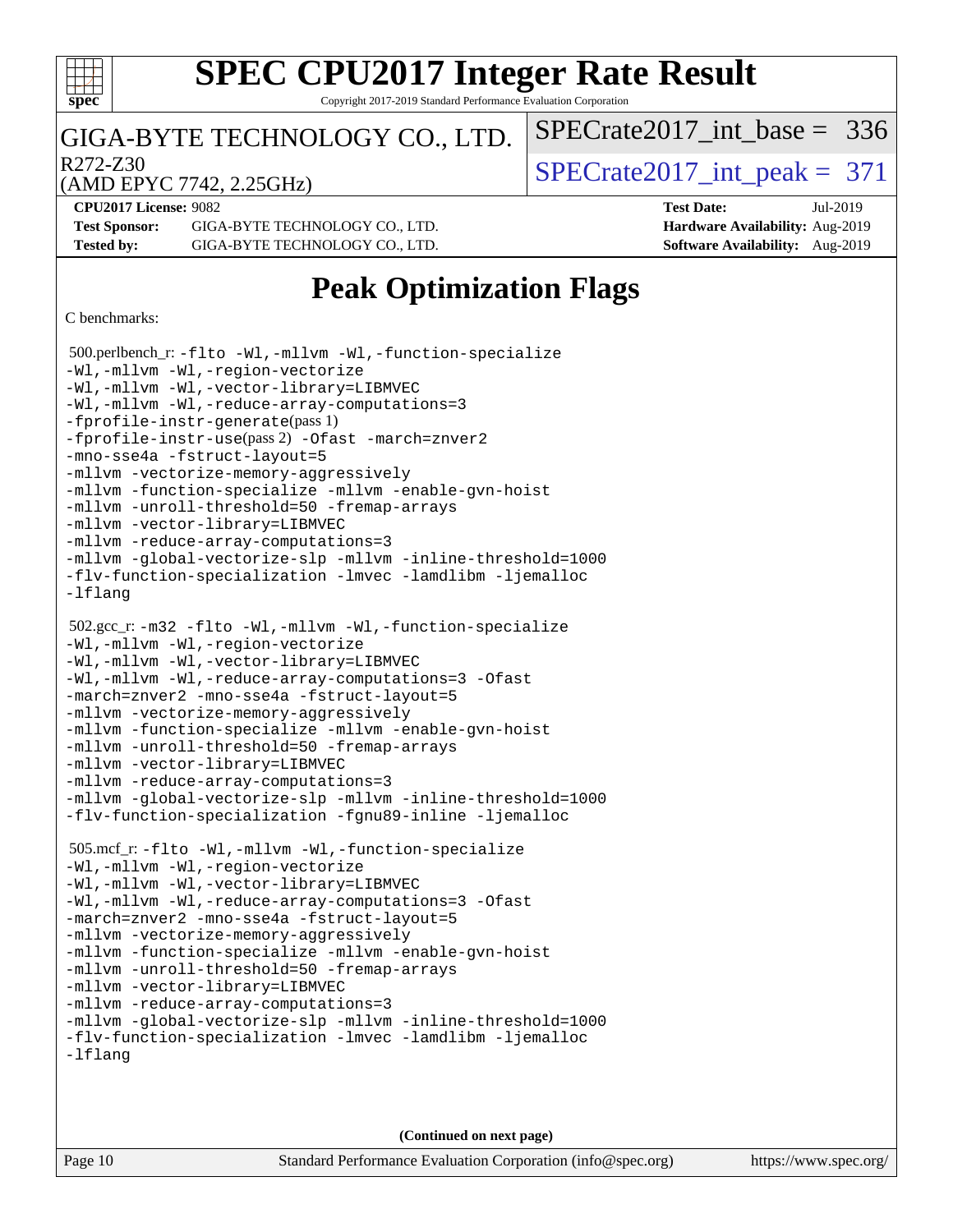

Copyright 2017-2019 Standard Performance Evaluation Corporation

### GIGA-BYTE TECHNOLOGY CO., LTD.

 $R272-Z30$ <br>  $\langle \text{MDEPVC } 7742, 225 \text{GHz} \rangle$   $\langle \text{SPECrate } 2017 \text{ int } \text{peak } = 371 \rangle$ 

[SPECrate2017\\_int\\_base =](http://www.spec.org/auto/cpu2017/Docs/result-fields.html#SPECrate2017intbase) 336

(AMD EPYC 7742, 2.25GHz)

**[Test Sponsor:](http://www.spec.org/auto/cpu2017/Docs/result-fields.html#TestSponsor)** GIGA-BYTE TECHNOLOGY CO., LTD. **[Hardware Availability:](http://www.spec.org/auto/cpu2017/Docs/result-fields.html#HardwareAvailability)** Aug-2019 **[Tested by:](http://www.spec.org/auto/cpu2017/Docs/result-fields.html#Testedby)** GIGA-BYTE TECHNOLOGY CO., LTD. **[Software Availability:](http://www.spec.org/auto/cpu2017/Docs/result-fields.html#SoftwareAvailability)** Aug-2019

**[CPU2017 License:](http://www.spec.org/auto/cpu2017/Docs/result-fields.html#CPU2017License)** 9082 **[Test Date:](http://www.spec.org/auto/cpu2017/Docs/result-fields.html#TestDate)** Jul-2019

### **[Peak Optimization Flags \(Continued\)](http://www.spec.org/auto/cpu2017/Docs/result-fields.html#PeakOptimizationFlags)**

525.x264\_r: Same as 500.perlbench\_r

 $557.xz$ \_r: basepeak = yes

[C++ benchmarks:](http://www.spec.org/auto/cpu2017/Docs/result-fields.html#CXXbenchmarks)

```
 520.omnetpp_r: -flto -Wl,-mllvm -Wl,-function-specialize
-Wl,-mllvm -Wl,-region-vectorize
-Wl,-mllvm -Wl,-vector-library=LIBMVEC
-Wl,-mllvm -Wl,-reduce-array-computations=3 -Ofast
-march=znver2 -flv-function-specialization
-mllvm -unroll-threshold=100
-mllvm -enable-partial-unswitch
-mllvm -loop-unswitch-threshold=200000
-mllvm -vector-library=LIBMVEC
-mllvm -inline-threshold=1000 -lmvec -lamdlibm -ljemalloc
-lflang
 523.xalancbmk_r: -m32 -flto -Wl,-mllvm -Wl,-function-specialize
-Wl,-mllvm -Wl,-region-vectorize
-Wl,-mllvm -Wl,-vector-library=LIBMVEC
-Wl,-mllvm -Wl,-reduce-array-computations=3 -Ofast
-march=znver2 -flv-function-specialization
-mllvm -unroll-threshold=100
-mllvm -enable-partial-unswitch
-mllvm -loop-unswitch-threshold=200000
-mllvm -vector-library=LIBMVEC
-mllvm -inline-threshold=1000 -ljemalloc
 531.deepsjeng_r: Same as 520.omnetpp_r
```
541.leela\_r: basepeak = yes

[Fortran benchmarks](http://www.spec.org/auto/cpu2017/Docs/result-fields.html#Fortranbenchmarks):

548.exchange2\_r: basepeak = yes

### **[Peak Other Flags](http://www.spec.org/auto/cpu2017/Docs/result-fields.html#PeakOtherFlags)**

[C benchmarks](http://www.spec.org/auto/cpu2017/Docs/result-fields.html#Cbenchmarks):

502.gcc\_r: [-L/sppo/dev/cpu2017/amd\\_rate\\_aocc200\\_rome/amd\\_rate\\_aocc200\\_rome\\_A\\_lib/32](http://www.spec.org/cpu2017/results/res2019q3/cpu2017-20190722-16243.flags.html#user_peakEXTRA_LIBS502_gcc_r_Link_path_b6cb1cb23660f74064de6bd88c46635c9e4a368fb7dae337a9a6ffd29ebe584f64da5de76ae9170a3cc942be1f85a245f6343946e307612b1c1d1f180eb62cc7)

**(Continued on next page)**

Page 11 Standard Performance Evaluation Corporation [\(info@spec.org\)](mailto:info@spec.org) <https://www.spec.org/>